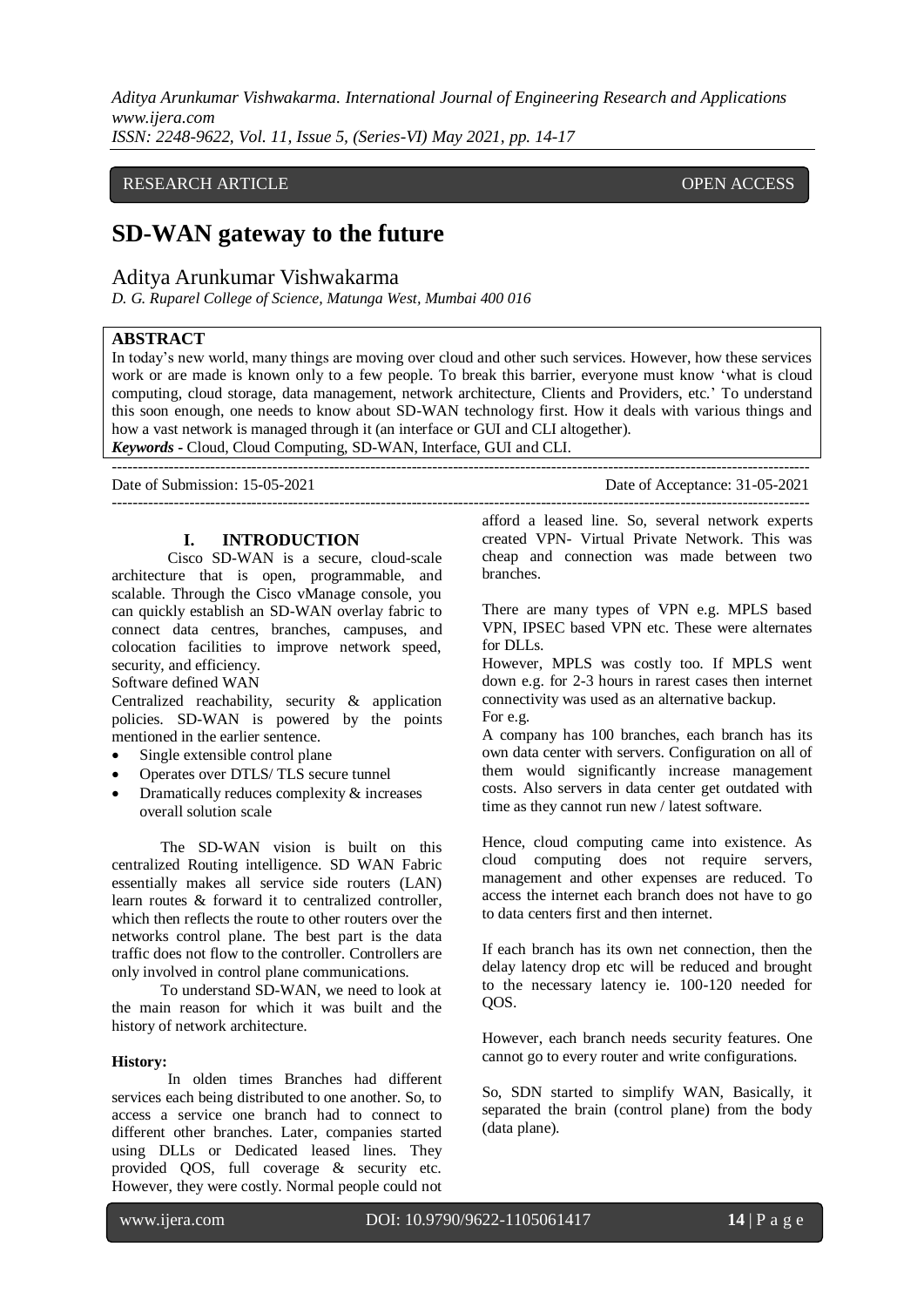*Aditya Arunkumar Vishwakarma. International Journal of Engineering Research and Applications www.ijera.com ISSN: 2248-9622, Vol. 11, Issue 5, (Series-VI) May 2021, pp. 14-17*

#### **II. PARTS OF SD-WAN**

The three basic parts of SD-WAN architecture are:

- 1. vSmart
- 2. vManage
- 3. vEdge routers

The brain was moved to a centralized location known as vSmart. vSmart automatically configures the data. If 2 vSmart are used, brain redundancy takes place which is good. Now to MANAGE and MONITOR multiple vSmarts another application known as VMANAGE is used. It can monitor multiple kinds of vSmart.

The separation of data plane & control plane reduced maintenance costs.

vManage can use rest of API.

Router – more than one vSmart copies of brain

For 1 vSmart not more than 1 router can be used.

vManage- multiple vSmart configurations can be monitored and managed at once.

Hence, this was the foundation for SD-WAN and the reason it was built was to put everything over the cloud and to reduce the work of writing too many configurations over each and every device.

It also reduced management cost and the need for data centres to be updated every now and then was stopped.

#### **Devices:**

The entire Cisco SD-WAN routing portfolio includes:

Viptela OS Routers

1. **vEdge-100:** five fixed 10/100/1000 Mbps ports. Comes in three different flavors:

- **vEdge 100b:** Ethernet only
- **vEdge 100m:** Ethernet and integrated 2G/3G/4G modem
- 2. **vEdge-1000:** 8 ports of fixed GE SFP
- 3. **vEdge-2000:** 2 Pluggable Interface Modules
- 4. **vEdge-5000:** 4 Network Interface Modules
- 5. **ISR 1100-4G:** 4 GE WAN ports

6. **ISR 1100-**4GLTE: 4 GE WAN ports, 4G LTE (CAT4)

7. **ISR 1100-6G:** 6 GE WAN ports (4 GE and 2 SFP)

8. IOS XE SD-WAN Routers

 **ISR & ASR Series:** With IOS XE SD-WAN software image, SD-WAN capability can be enabled on select ISR 1000 series, ISR 4000 series and ASR 1000 series routers.

 **ENCS:** With IOS XE SD-WAN software image, SD-WAN capability can be enabled on select ENCS 5000 series platforms.

 **vEdge Cloud** and **CSR** 1000V are the cloud elements of the SD-WAN solution.

vEdge router functionalities: All of vEdge Routers offer the same software functionality. The key differences between the platforms are in respect to throughput, redundancy in hardware components and port density. Some models of vEdge-100 routers offer additional functionality in the form of Power over Ethernet.

vSmart: Centralized controllers, called Cisco vSmart Controllers, oversee the control plane of the Cisco SD-WAN fabric, efficiently managing provisioning, maintenance, and security for the entire SEN overlay network. They perform the function of transferring/uploading the configurations as stated by the user on the vManage or the GUI.

SD-WAN can be configured with CLI or GUI (vManage) where CLI is used by experienced architects and GUI is for newer folks who do not have much idea or are new to CLI and CLI commands.

So, one must begin with GUI only for a better understanding. This applies to absolutely everyone, to know what the features of SD-WAN are.



Fig. (GUI/Cisco vManage interface)

The above figure is the GUI dashboard for keeping each and every device, commands, interfaces, etc. in check to avoid failures.

The CLI counterpart uses commands only. Hence, if one does not know commands, he/she can make use of the GUI interface.

vBond Orchestrator: Another device, called the Cisco vBond Orchestrator, automatically authenticates all other Cisco vEdge devices when they join the SEN overlay network.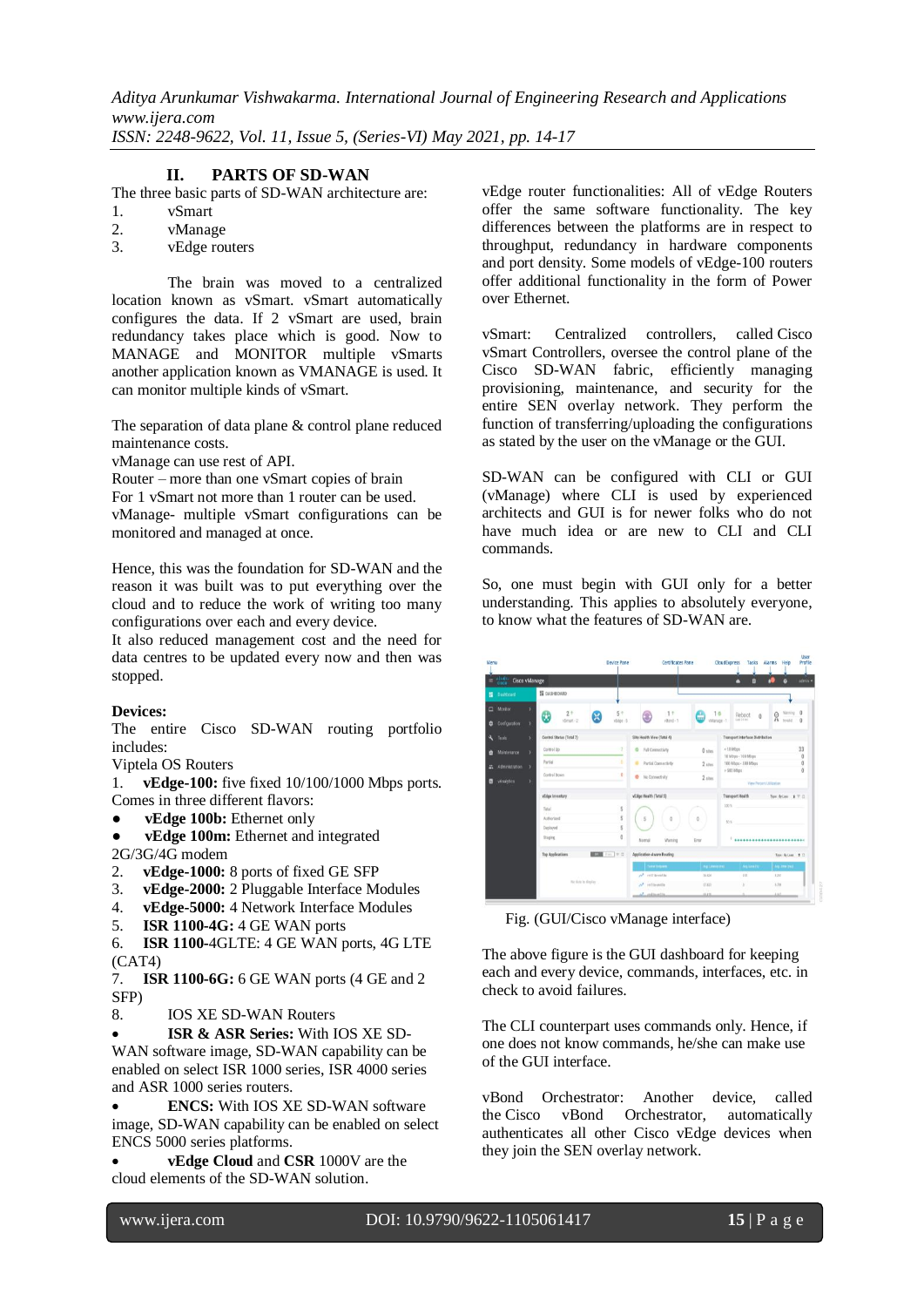*Aditya Arunkumar Vishwakarma. International Journal of Engineering Research and Applications www.ijera.com*

*ISSN: 2248-9622, Vol. 11, Issue 5, (Series-VI) May 2021, pp. 14-17*

Now moving on to control plane and data plane: Control Plane:

1. Facilitates fabric discovery

2. Dissimilates control plane info between vEdge.

3. Dramatically reduces control plane complexity.

4. Distributes data plane & app- aware routing policies to vEdge routers.

5. Implements control plane policies

Data Plane:

1. The main part of a vEdge router.

2. Path of forwarding configurations. – virtual Data forwarding

3. Implement policies

4. Application aware routing

5. Physical or virtual form factor (100 mb, 1 GB, 10 GB, 20 GB +)

6. Based on Cisco or Viptela

7. Provides secure data plane with remote vEdge routers

8. Establishes secure control plane with vSmart controllers (OMP)

9. Implements data plane & application aware routing policies.

10. Exports performance statistics

11. Uses traditional routing protocols e.g. VRRP

12. Supports zero-touch deployment

That being said, let's talk about the vSmart.

vSmart controls the brain (control plane of vEdge routers (single centralized location) and forwards all the necessary configs to data plane at once. If vSmarts go down, SD-WAN network will be paralyzed as it performs major functions in the network.

Deployment option for every device (vEdge, vSmart, vManage)

| $\Box$ On Premise – vEdge | vEdge-Hosted |
|---------------------------|--------------|
| ESXi or KVM               | AWS / Azure  |
| Physical server           |              |

Cisco SD WAN can build secure overlay fabric on any kind of public or private transport (MPLS, Internet, 4G/ZTE, satellite, Ptop & so on).

Coming on to IPsec tunnels and TLOCS

A secure IPsec tunnel is built on the overlay fabric using TLOCS between end points. IP address can change when we work with DHCP & this change of address can impact the identification on end pts, so to overcome this, SD WAN uses system IP, color, Encapsulation to identify end points.

A TLOC is a Transport Locator, which is analogous to a LISP RLOC, or Routing Locator. Both abstract the router itself in favor of location-based mapping. RLOCs represent the routing location and not an endpoint. This is different than traditional routing, where a router would be identified by its physical address on each interface.

 System-IP: This address is similar to an OSPF or BGP Router-ID and does not need to be routable or reachable.

 Transport Color: The color is used to differentiate different transports, i.e. MPLS, Internet, and LTE (mobile data). In cases where transport types are duplicated but should still be treated differently from each other (such as two different Internet providers) the colors could be arbitrary, such as Silver and Gold. Part of this color information includes the details needed for data plane tunnel setup such as interface IPs, ports (for NAT-T) and some fabric information.

 Encapsulation Type: This is important for the advertising of data plane connectivity. The choices are IPSec or GRE, and for obvious reasons a GRE TLOC will not establish a data plane tunnel with an IPSec one.

Combining all three pieces of information creates a TLOC. An SD-WAN router with connectivity to three different transports (and colors) would have three TLOCs. Exchanging these TLOCs allows the arbitrary (or full-mesh) topology of the SD-WAN fabric to be built.

TLOCS are advertised as TLOC routes in OMP messages sent between vEdge & vSmart. vSmart distributes these TLOC to other vEdges in the overlay network. In the absence of control policies on vSmart these TLOCS are sent to all other in the network however this distribution can be controlled with policies configured on vSmart. Once these TLOCs are advertised to vEdges, then these vEdges can create an IPSEC tunnel between themselves. By default vEdges can create a full mesh network between them.

TLOCS and Colors

The specificator that is used is categorized as private or public.

Private colors (MPLS private 1-6, metro – Ethernet) All others are public

(Red, blue --- public, Ethernet)

Private v/s public color is highly significant. The color setting applies to the following

#### Colors

Based on the color settings on both sides, vEdges know when to use public or private IP address when establishing IPSEC tunnels.